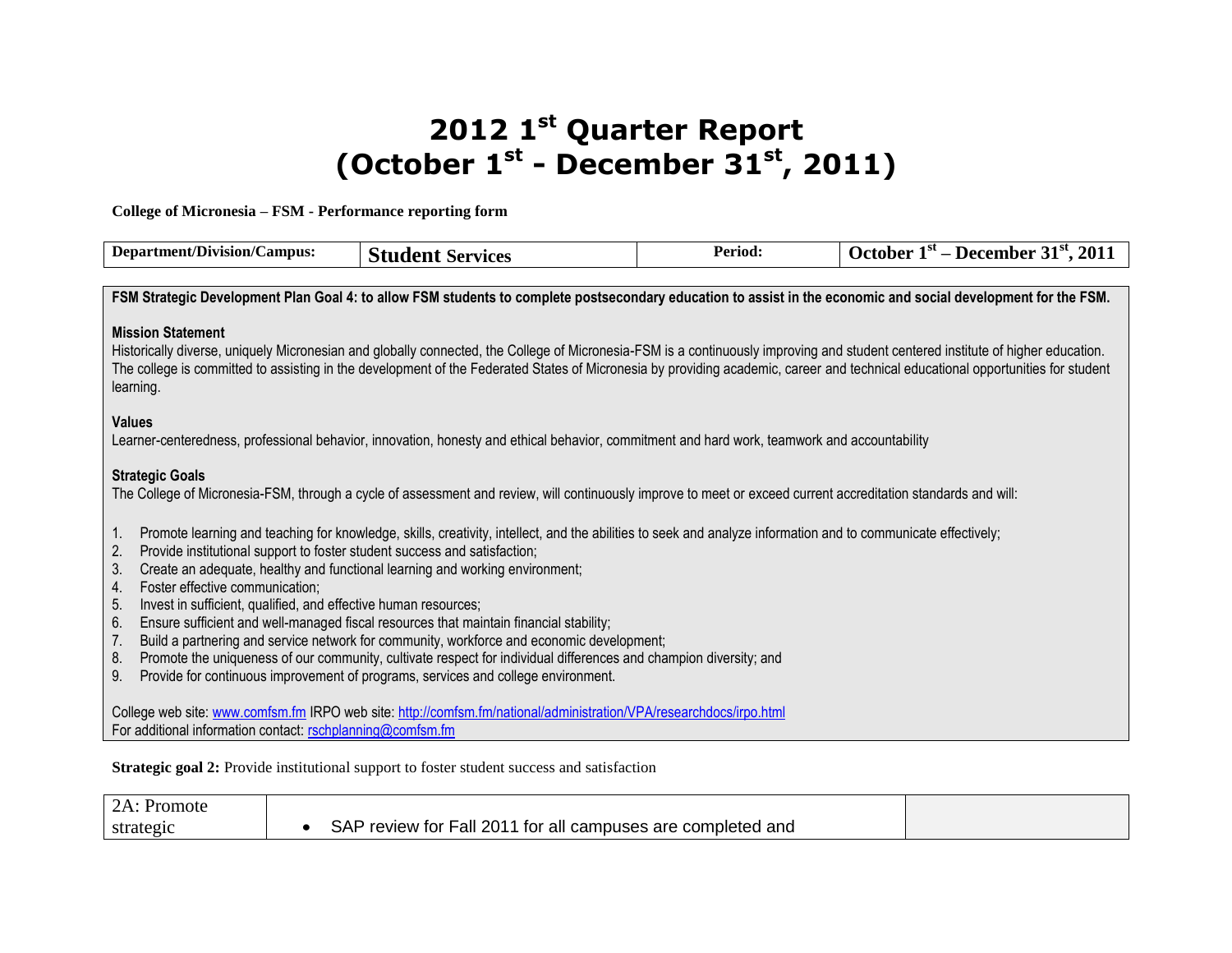| enrollment              |                                                                                  |                                                                                   | probation/suspension letters were mailed.                                          |              |            |         |     |  |  |  |  |  |
|-------------------------|----------------------------------------------------------------------------------|-----------------------------------------------------------------------------------|------------------------------------------------------------------------------------|--------------|------------|---------|-----|--|--|--|--|--|
| management for          |                                                                                  |                                                                                   |                                                                                    |              |            |         |     |  |  |  |  |  |
| the                     | Reconciliation of student records with U.S. DOE were completed. Few<br>$\bullet$ |                                                                                   |                                                                                    |              |            |         |     |  |  |  |  |  |
|                         | discrepancies                                                                    |                                                                                   |                                                                                    |              |            |         |     |  |  |  |  |  |
|                         |                                                                                  |                                                                                   |                                                                                    |              |            |         |     |  |  |  |  |  |
|                         |                                                                                  | noted were corrected and submitted to COD for approval.                           |                                                                                    |              |            |         |     |  |  |  |  |  |
|                         |                                                                                  | <b>Federal Pell Grant:</b>                                                        |                                                                                    |              |            |         |     |  |  |  |  |  |
|                         |                                                                                  |                                                                                   | The following tables show the activities during the month of September to December |              |            |         |     |  |  |  |  |  |
|                         | 2011.                                                                            |                                                                                   |                                                                                    |              |            |         |     |  |  |  |  |  |
|                         |                                                                                  | Table 1: Number of accepted Disbursement and Origination Records submitted to COD |                                                                                    |              |            |         |     |  |  |  |  |  |
|                         | by State Campus.                                                                 |                                                                                   |                                                                                    |              |            |         |     |  |  |  |  |  |
|                         | No. of Records<br>Campus                                                         |                                                                                   |                                                                                    |              |            |         |     |  |  |  |  |  |
|                         |                                                                                  | <b>National Campus</b>                                                            | 954                                                                                |              |            |         |     |  |  |  |  |  |
|                         | <b>Chuuk Campus</b>                                                              |                                                                                   | 228                                                                                |              |            |         |     |  |  |  |  |  |
|                         |                                                                                  | Pohnpei Campus                                                                    | 742                                                                                |              |            |         |     |  |  |  |  |  |
|                         | Kosrae Campus                                                                    |                                                                                   | 178                                                                                |              |            |         |     |  |  |  |  |  |
|                         | Yap Campus<br>168                                                                |                                                                                   |                                                                                    |              |            |         |     |  |  |  |  |  |
| 2B: Become more         |                                                                                  |                                                                                   |                                                                                    |              |            |         |     |  |  |  |  |  |
| student-centered in the | Table 2: Number of Transfers by campus resulted from the accepted Disbursement   |                                                                                   |                                                                                    |              |            |         |     |  |  |  |  |  |
| development of          | records submitted in                                                             |                                                                                   |                                                                                    |              |            |         |     |  |  |  |  |  |
| specific college system | September through August 2011.                                                   |                                                                                   |                                                                                    |              |            |         |     |  |  |  |  |  |
| policies and            |                                                                                  |                                                                                   |                                                                                    |              |            |         |     |  |  |  |  |  |
| procedures              | <b>Date</b>                                                                      | <b>Trans</b>                                                                      | <b>National</b>                                                                    | <b>Chuuk</b> | <b>PNI</b> | Kosrae  | Yap |  |  |  |  |  |
|                         |                                                                                  | #                                                                                 |                                                                                    |              |            |         |     |  |  |  |  |  |
|                         |                                                                                  |                                                                                   |                                                                                    |              |            |         |     |  |  |  |  |  |
|                         |                                                                                  |                                                                                   |                                                                                    |              |            |         |     |  |  |  |  |  |
|                         | 9/16/11                                                                          | 001                                                                               | 559,598                                                                            |              |            |         |     |  |  |  |  |  |
|                         | 9/16/11                                                                          | 002                                                                               |                                                                                    | 40,238.00    |            |         |     |  |  |  |  |  |
|                         | 9/19/11                                                                          | 003                                                                               | 179,689                                                                            |              |            |         |     |  |  |  |  |  |
|                         | 9/29/11                                                                          | 004                                                                               | 583,406                                                                            |              |            |         |     |  |  |  |  |  |
|                         | 9/30/11                                                                          | 055                                                                               |                                                                                    |              | 312,905    |         |     |  |  |  |  |  |
|                         | 10/13/11                                                                         | 006<br>007                                                                        | 315,796                                                                            |              |            | 24,978  |     |  |  |  |  |  |
|                         | 10/13/11<br>10/18/11                                                             | 008                                                                               |                                                                                    |              |            | 210,230 |     |  |  |  |  |  |
|                         |                                                                                  |                                                                                   |                                                                                    |              |            |         |     |  |  |  |  |  |
|                         | 10/18/11                                                                         | 009                                                                               |                                                                                    |              | 215,775    |         |     |  |  |  |  |  |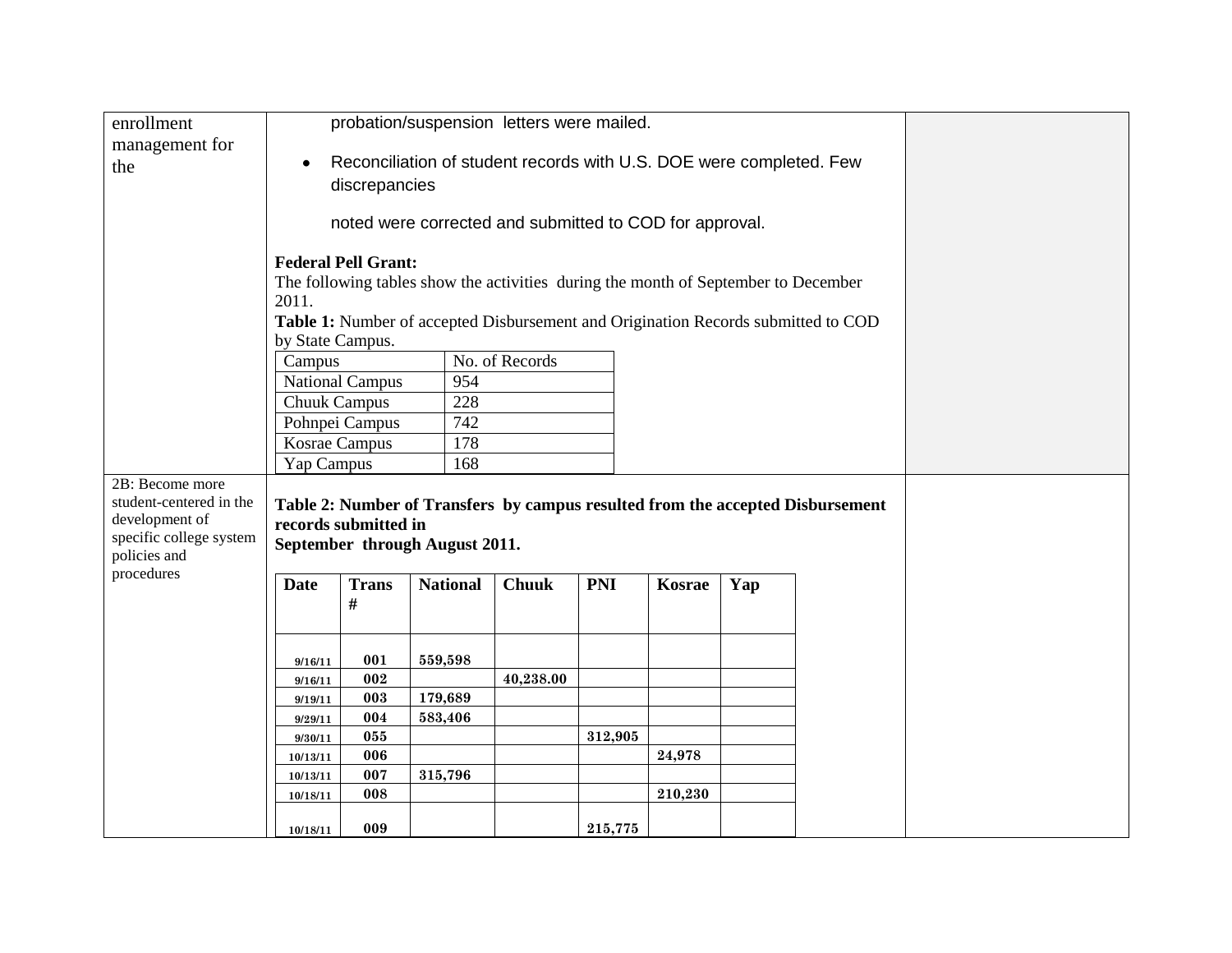| 10/18/11 | 010 | 222,005   |         |         |        |         |  |
|----------|-----|-----------|---------|---------|--------|---------|--|
| 10/18/11 | 011 |           |         | 14,570  |        |         |  |
| 10/21/11 | 012 |           |         | 2,775   |        |         |  |
| 10/25/11 | 013 | 47,177.00 |         |         |        |         |  |
| 10/26/11 | 014 |           |         | 213,861 |        |         |  |
|          |     |           |         |         |        |         |  |
| 10/28/11 | 015 |           |         | 2,775   |        |         |  |
|          |     |           |         |         |        |         |  |
| 10/31/11 | 016 | 217,844   |         |         |        |         |  |
| 10/31/11 | 017 |           | 167,203 |         |        |         |  |
|          |     |           |         |         |        |         |  |
| 10/31/11 | 018 |           |         | 20,121  |        |         |  |
|          | 019 |           | 183,852 |         |        |         |  |
| 11/16/11 |     |           |         |         |        |         |  |
| 11/16/11 | 020 |           |         |         |        | 248,137 |  |
| 11/16/11 | 021 |           |         |         | 76,322 |         |  |
| 11/16/11 | 022 |           |         | 290,012 |        |         |  |
| 11/22/11 | 023 |           | 103,371 |         |        |         |  |
| 11/22/11 | 024 | 8,328.00  |         |         |        |         |  |
| 11/22/11 | 025 |           |         | 113,093 |        |         |  |
|          |     |           |         |         |        |         |  |
| 11/22/11 | 026 |           |         |         |        | 160,960 |  |
| 11/22/11 | 027 |           |         |         | 52,733 |         |  |
| 11/28/11 | 028 |           | 101,293 |         |        |         |  |
| 11/28/11 | 029 |           |         | 117,952 |        |         |  |
| 11/28/11 | 030 | 185,236   |         |         |        |         |  |
| 11/30/11 | 031 |           |         |         | 3,470  |         |  |
| 12/1/11  | 032 |           |         | 146,407 |        |         |  |
| 12/1/11  | 033 |           |         |         | 49,516 |         |  |
| 12/9/11  | 034 | 125,572   |         |         |        |         |  |
| 12/9/11  | 035 |           |         | 185,260 |        |         |  |
| 12/14/11 | 036 |           |         | 77,393  |        |         |  |
| 12/16/11 | 037 |           |         | 2,775   |        |         |  |
| 12/19/11 | 038 | 82,558.00 |         |         |        |         |  |
| 12/19/11 | 039 |           |         | 20,816  |        |         |  |
|          |     |           |         |         |        |         |  |
|          |     |           |         |         |        |         |  |
|          |     |           |         |         |        |         |  |
|          |     |           |         |         |        |         |  |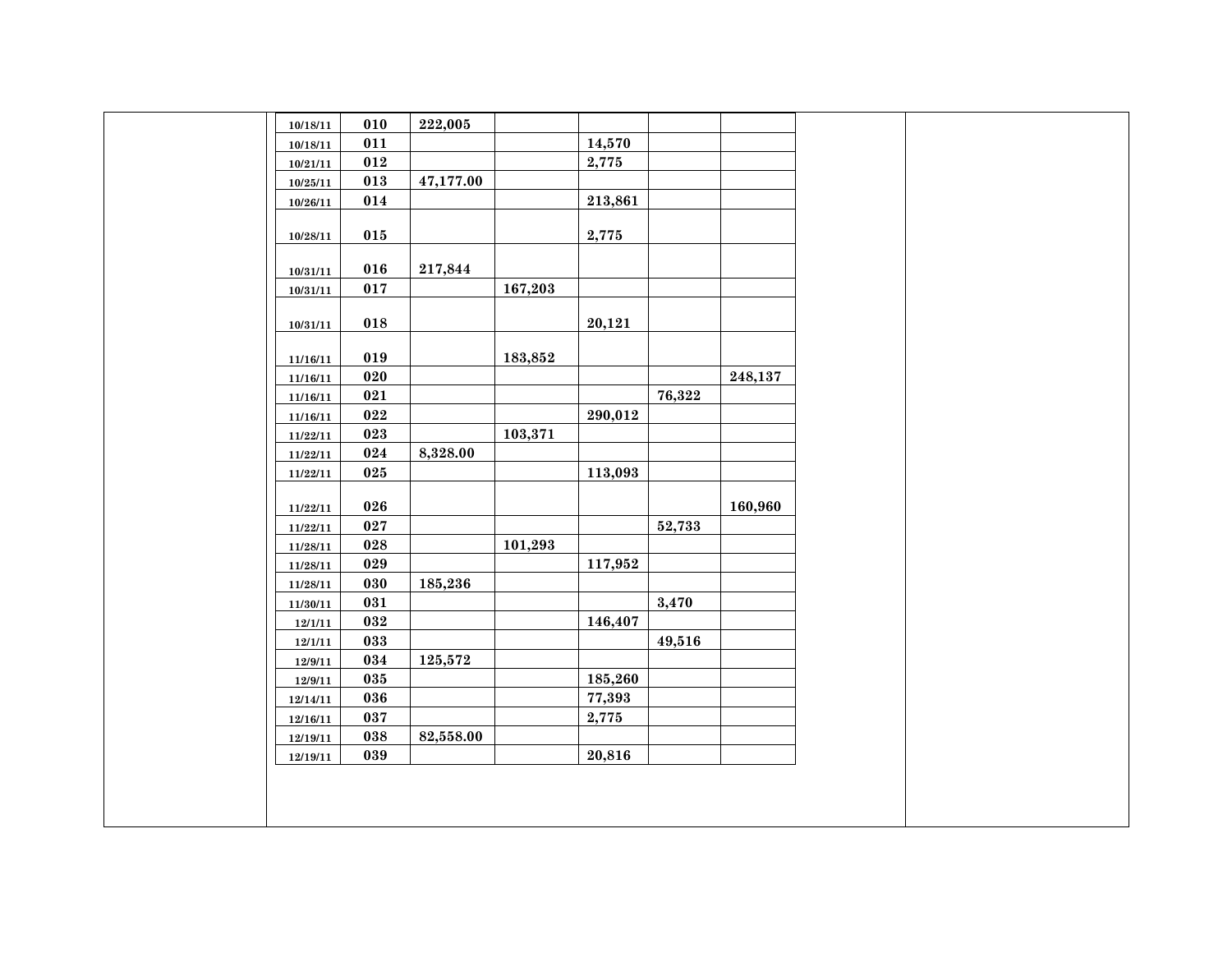|                                          | Federal Pell Grant Authorization: \$5,510,074.00<br>Table 3: Enrollment by campus Fall 2011                                                                                                                                      |                                                              |                    |                                                     |
|------------------------------------------|----------------------------------------------------------------------------------------------------------------------------------------------------------------------------------------------------------------------------------|--------------------------------------------------------------|--------------------|-----------------------------------------------------|
|                                          | Campus                                                                                                                                                                                                                           | Fall 11 Enroll                                               | Fall 11 Pell Recip |                                                     |
|                                          | <b>National Campus</b>                                                                                                                                                                                                           | 1094                                                         | 954                |                                                     |
|                                          | <b>Chuuk Campus</b>                                                                                                                                                                                                              | 493                                                          | 228                |                                                     |
|                                          | Pohnpei Campus                                                                                                                                                                                                                   | 845                                                          | 742                |                                                     |
|                                          | Kosrae Campus                                                                                                                                                                                                                    | 260                                                          | 178                |                                                     |
|                                          | Yap Campus                                                                                                                                                                                                                       | 228                                                          | 169                |                                                     |
|                                          | Table 4: Percentage of students awarded each semester<br>Campus<br><b>National Campus</b><br><b>Chuuk Campus</b><br>Pohnpei Campus<br>Kosrae Campus<br>Yap Campus<br>Table 5: Total Pell payment to student by campus.<br>Campus | Fall 2011<br>88%<br>47%<br>88%<br>69%<br>75%<br>Year To Date |                    |                                                     |
|                                          |                                                                                                                                                                                                                                  | Total                                                        |                    |                                                     |
|                                          | National                                                                                                                                                                                                                         | 2,518,344.68                                                 |                    |                                                     |
|                                          | Chuuk<br>Pohnpei                                                                                                                                                                                                                 | 595,957.00<br>1,733,136.00                                   |                    |                                                     |
|                                          | Kosrae                                                                                                                                                                                                                           | 415,861.00                                                   |                    |                                                     |
|                                          | Yap                                                                                                                                                                                                                              | 409,097.00                                                   |                    |                                                     |
|                                          | Total                                                                                                                                                                                                                            | 5,672,395.68                                                 |                    |                                                     |
|                                          |                                                                                                                                                                                                                                  |                                                              |                    |                                                     |
|                                          |                                                                                                                                                                                                                                  |                                                              |                    |                                                     |
| 2C: Promote timely<br>college tenure and | <b>Office of Admissions &amp; Records</b><br>54 <sup>th</sup> COMMENCEMENT EXERCISES                                                                                                                                             |                                                              |                    | Completed financial aid<br>$\bullet$<br>appeals for |
| graduation of students                   |                                                                                                                                                                                                                                  |                                                              |                    | students.                                           |
| with mastery of array                    |                                                                                                                                                                                                                                  |                                                              |                    | Mid term deficiency memos<br>٠                      |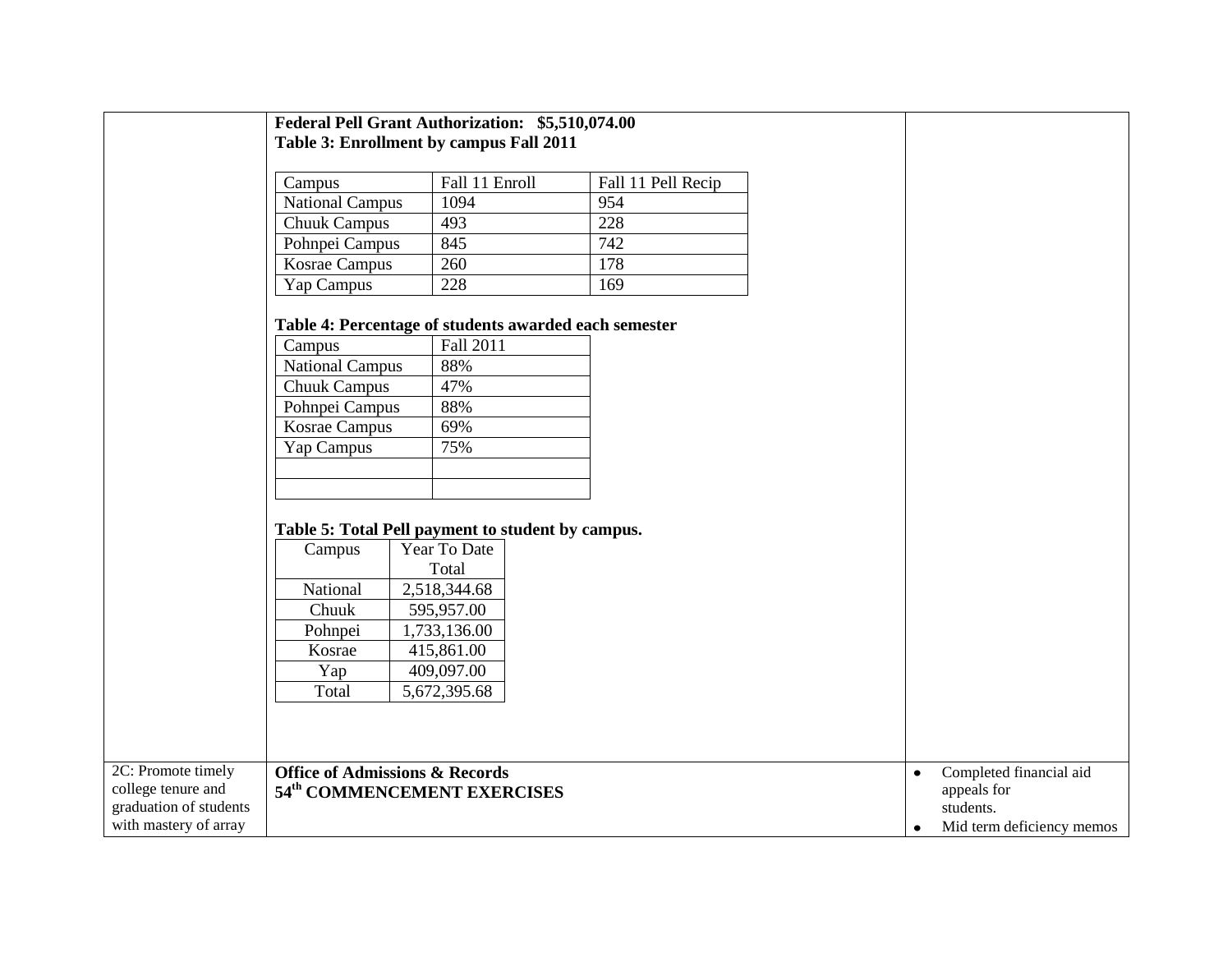| of core learning      |                                                                 | COM-FSM graduated 172 students during its 54 <sup>th</sup> Commencement Exercises held last |                                                                |                         |              |                  |  |  | completed.                |
|-----------------------|-----------------------------------------------------------------|---------------------------------------------------------------------------------------------|----------------------------------------------------------------|-------------------------|--------------|------------------|--|--|---------------------------|
| objectives, including |                                                                 | December 15, 2011 at the FSM-China Friendship Sports Center, COM-FSM National               |                                                                |                         |              |                  |  |  | College fair for over 500 |
| civic-mindedness and  | Campus, Palikir, Pohnpei in the Federated States of Micronesia. |                                                                                             | students was coordinated by                                    |                         |              |                  |  |  |                           |
| self-value            |                                                                 |                                                                                             |                                                                |                         |              |                  |  |  | Education USA advisors.   |
|                       | Table 1.0                                                       |                                                                                             |                                                                |                         |              |                  |  |  |                           |
|                       |                                                                 | <b>Number of COM-FSM Fall 2011 Graduates</b>                                                |                                                                |                         |              |                  |  |  |                           |
|                       |                                                                 | Distributed by program and campus                                                           |                                                                |                         |              |                  |  |  |                           |
|                       | $N = 172$                                                       |                                                                                             |                                                                |                         |              |                  |  |  |                           |
|                       |                                                                 | <b>Campus</b>                                                                               |                                                                |                         |              |                  |  |  |                           |
|                       |                                                                 | Major                                                                                       | Natl.<br>Pohnpei<br><b>Chuuk</b><br>Kosrae <sup>1</sup><br>Yap |                         |              |                  |  |  |                           |
|                       |                                                                 | <b>Teacher</b>                                                                              |                                                                |                         |              |                  |  |  |                           |
|                       | <b>Third Year</b>                                               | Preparation-                                                                                |                                                                |                         |              |                  |  |  |                           |
|                       | $CA$ in                                                         | <b>Elementary</b>                                                                           | 24                                                             |                         |              |                  |  |  |                           |
|                       |                                                                 | <b>General Business</b>                                                                     | $\overline{\mathbf{4}}$                                        |                         |              |                  |  |  |                           |
|                       |                                                                 | <b>Agriculture and</b>                                                                      |                                                                |                         |              |                  |  |  |                           |
|                       | <b>Associate of</b>                                             | <b>Natural</b>                                                                              |                                                                |                         |              |                  |  |  |                           |
|                       | <b>Science</b>                                                  | <b>Resources</b>                                                                            |                                                                |                         |              |                  |  |  |                           |
|                       |                                                                 | <b>Management</b>                                                                           | $\boldsymbol{2}$                                               |                         |              |                  |  |  |                           |
|                       |                                                                 | <b>Accounting</b>                                                                           | $\mathbf{1}$                                                   |                         |              |                  |  |  |                           |
|                       |                                                                 | <b>Business</b>                                                                             |                                                                |                         |              |                  |  |  |                           |
|                       |                                                                 | Administration                                                                              | 16                                                             |                         |              |                  |  |  |                           |
|                       |                                                                 | Computer                                                                                    |                                                                |                         |              |                  |  |  |                           |
|                       |                                                                 | <b>Information</b>                                                                          |                                                                |                         |              |                  |  |  |                           |
|                       |                                                                 | <b>Systems</b>                                                                              | 16                                                             |                         |              |                  |  |  |                           |
|                       |                                                                 | <b>Hospitality</b> and                                                                      |                                                                |                         |              |                  |  |  |                           |
|                       |                                                                 | <b>Tourism</b>                                                                              |                                                                |                         |              |                  |  |  |                           |
|                       |                                                                 | <b>Management</b>                                                                           |                                                                | $\overline{\mathbf{4}}$ |              |                  |  |  |                           |
|                       |                                                                 | <b>Public Heath</b>                                                                         | $\boldsymbol{2}$                                               |                         |              |                  |  |  |                           |
|                       |                                                                 | <b>Marine Science</b>                                                                       | $\overline{\mathbf{4}}$                                        |                         |              |                  |  |  |                           |
|                       |                                                                 | <b>Teacher</b>                                                                              |                                                                |                         |              |                  |  |  |                           |
|                       |                                                                 | <b>Education-</b>                                                                           |                                                                |                         |              |                  |  |  |                           |
|                       |                                                                 | <b>Elementary</b>                                                                           |                                                                |                         | 10           | $\boldsymbol{2}$ |  |  |                           |
|                       |                                                                 | <b>Education</b>                                                                            |                                                                |                         | $\mathbf{1}$ |                  |  |  |                           |
|                       | <b>Associate of</b>                                             |                                                                                             |                                                                |                         |              |                  |  |  |                           |
|                       | <b>Arts</b>                                                     | <b>Liberal Arts</b>                                                                         | 19                                                             |                         |              |                  |  |  |                           |
|                       |                                                                 | <b>Health Career</b>                                                                        | 13                                                             |                         |              |                  |  |  |                           |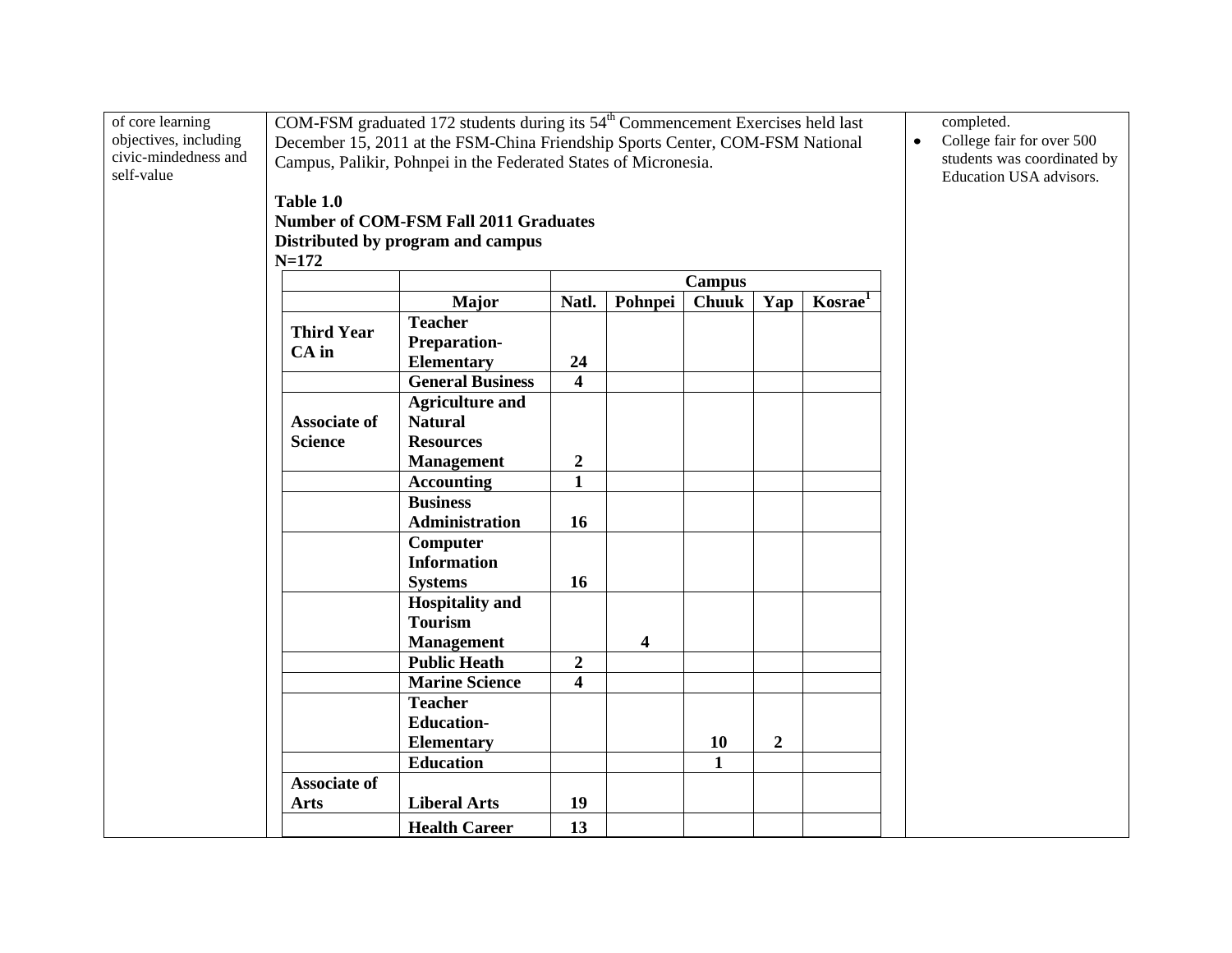|                       | Opportunity                                                                                            |                  |                |    |                |   |  |
|-----------------------|--------------------------------------------------------------------------------------------------------|------------------|----------------|----|----------------|---|--|
|                       | Program                                                                                                |                  |                |    |                |   |  |
|                       | <b>Micronesian</b>                                                                                     |                  |                |    |                |   |  |
|                       | <b>Studies</b>                                                                                         | 8                |                |    |                |   |  |
|                       | <b>Teacher</b>                                                                                         |                  |                |    |                |   |  |
|                       | <b>Preparation</b>                                                                                     | 12               |                | 4  |                |   |  |
| <b>Associate of</b>   |                                                                                                        |                  |                |    |                |   |  |
| <b>Applied</b>        | <b>Electronics</b>                                                                                     |                  |                |    |                |   |  |
| <b>Science</b>        | <b>Technology</b>                                                                                      |                  | $\overline{7}$ |    |                |   |  |
|                       | <b>Building</b>                                                                                        |                  |                |    |                |   |  |
|                       | <b>Technology</b>                                                                                      |                  | $\mathbf{1}$   |    |                |   |  |
| <b>Certificate of</b> |                                                                                                        |                  |                |    |                |   |  |
| <b>Achievement</b>    | <b>Trial Counselor</b>                                                                                 | $\boldsymbol{2}$ |                |    |                |   |  |
|                       | <b>Agriculture and</b>                                                                                 |                  |                |    |                |   |  |
|                       | <b>Food Technology</b>                                                                                 |                  | 10             |    |                |   |  |
|                       | <b>Nursing Assistant</b>                                                                               | 9                |                |    |                |   |  |
|                       | <b>Electronic</b>                                                                                      |                  |                |    |                |   |  |
|                       | <b>Engineering</b>                                                                                     |                  |                |    |                |   |  |
|                       | <b>Technology</b>                                                                                      |                  |                |    | 1              |   |  |
|                       | <b>TOTAL GRADUATES, Fall 2011</b>                                                                      |                  |                |    |                |   |  |
| <b>Semester</b>       |                                                                                                        | 132              | 22             | 15 | 3 <sup>1</sup> | 0 |  |
|                       | ${}^{1}$ Kosrae Campus' final examinations for Fall 2011 was scheduled December 12-14,                 |                  |                |    |                |   |  |
|                       | 2011 with final grades due from instructors, December 16. As such, the foregoing                       |                  |                |    |                |   |  |
|                       | table does not include Fall 2011 graduates from Kosrae Campus. Nevertheless,                           |                  |                |    |                |   |  |
|                       | Kosrae Campus has submitted to OARR-National Campus a list of 12 candidates for                        |                  |                |    |                |   |  |
|                       | Fall 2011 graduation (10 from the CA in Agriculture and Food Technology, and 2,                        |                  |                |    |                |   |  |
|                       | <b>Associate of Applied Science in Electronics Technology).</b>                                        |                  |                |    |                |   |  |
|                       |                                                                                                        |                  |                |    |                |   |  |
|                       | The theme of the 54 <sup>th</sup> COM-FSM Commencement Exercises: "Confronting challenges and breaking |                  |                |    |                |   |  |
| new ground."          |                                                                                                        |                  |                |    |                |   |  |
|                       | Christlynn Mary Sappa and Neelma Pearl Skilling graduated valedictorian and salutatorian,              |                  |                |    |                |   |  |
| respectively.         |                                                                                                        |                  |                |    |                |   |  |
|                       | His Excellency Emanuel Mori, President of the Federated States of Micronesia, was the                  |                  |                |    |                |   |  |
|                       | commencement speaker                                                                                   |                  |                |    |                |   |  |
|                       |                                                                                                        |                  |                |    |                |   |  |
|                       | November 16-20, 2011 COM-FSM Entrance Test (COMET)                                                     |                  |                |    |                |   |  |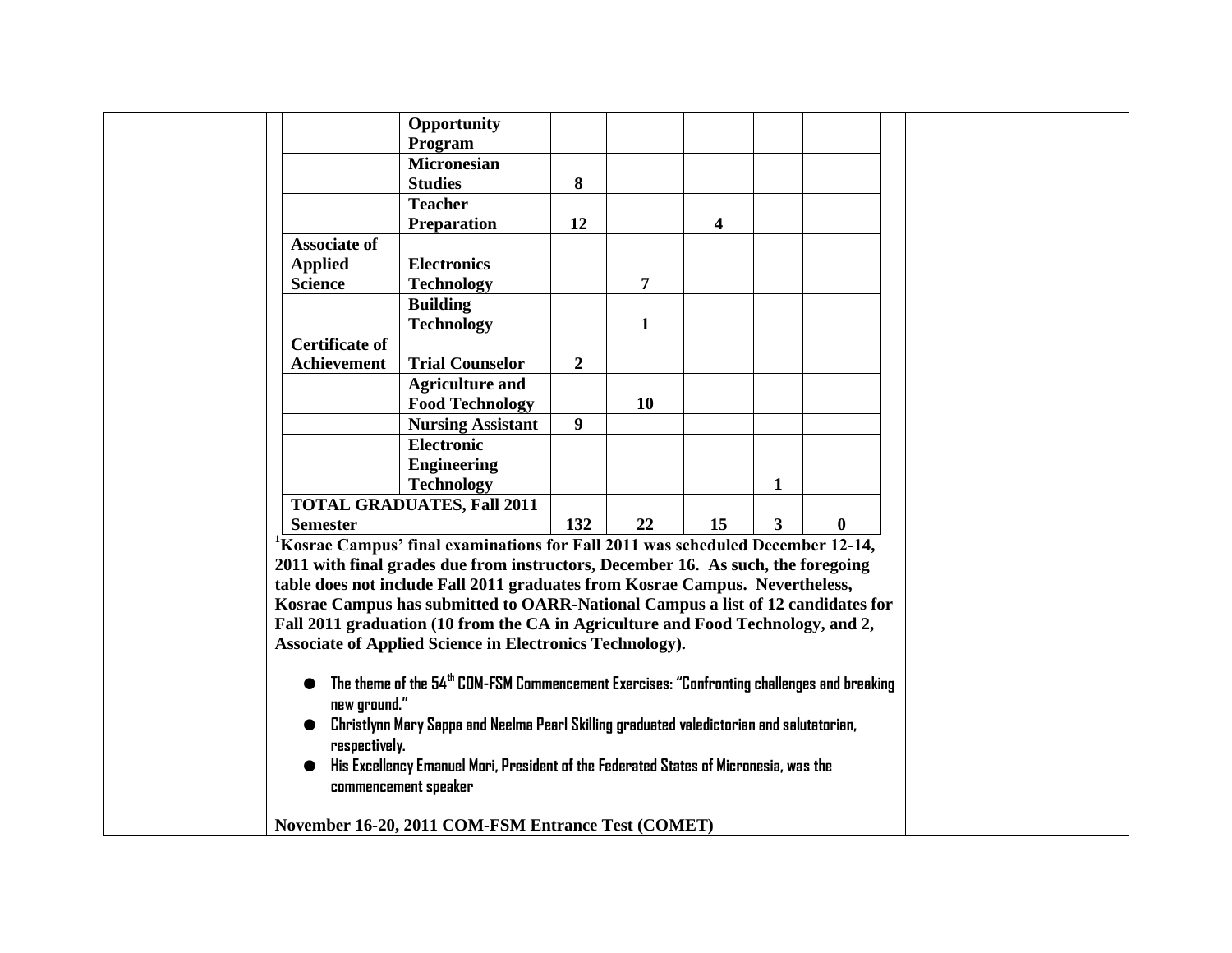**The college administered the COM-FSM Entrance Test at the state campuses last November 16-20, 2011. There were 525 students who took the COMET. Of these 525 students, 223 (or 33%) were from Pohnpei, 172 (or 42%) were from Chuuk while 58 (or 11%) and 72 (or 14%) were from Yap and Kosrae, respectively.**

**The Committee on Recruitment, Admissions and Retention (RAR) met last December 7, 2011 to review the results of the November 2011 COMET and make recommendations based on the approved entrance criteria.** 

**Table 2.0 shows the distributions by admission type and state as recommended by the RAR Committee and approved by the college's Interim President.**

**Table 2.0 November 16-20, 2011 COMET results**

| <b>State</b>        | <b>Degree</b> | $A\%$ of |     | $ACE$ B% of N | <b>Cert</b> | $C\%$ of | <b>Non</b> | $D\%$ of |
|---------------------|---------------|----------|-----|---------------|-------------|----------|------------|----------|
|                     | (A)           | N        | (B) |               | (C)         | N        | <b>(D)</b> | N        |
| <b>Chuuk</b>        | 6             | $6.32\%$ | 20  | 19.05%        | 67          | 34.72%   | 79         | 59.85    |
| <b>Kosrae</b>       | 18            | 18.95%   | 13  | 12.38%        | 20          | 10.36%   | 7          | 5.30%    |
| Pohnpei             | 44            | 46.32%   | 55  | 52.38%        | 83          | 43.01%   | 41         | 31.06%   |
| Yap                 | 27            | 28.42%   | 17  | 16.19%        | 23          | 11.92%   | 5          | 3.79%    |
| <b>Total</b><br>(N) | 95            | 100.00%  | 106 | 100.00%       | 193         | 100.00%  | 132        | 100.00%  |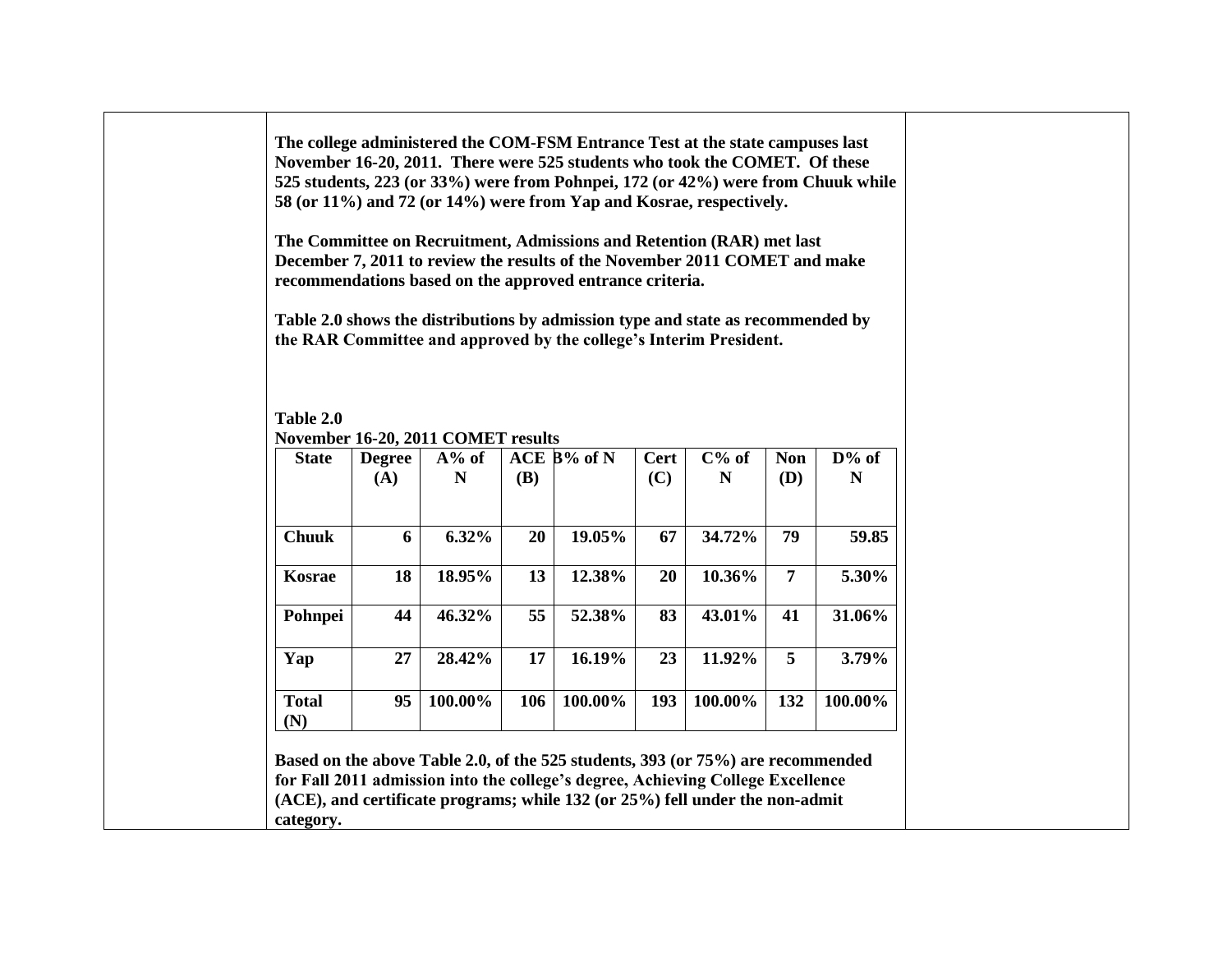| The College is scheduled to administer the COMET for Fall 2012 to selected private<br>and public high schools in the FSM including its state campuses on January 25 to<br><b>February 12, 2012.</b>                                                                                                                  |                            |                           |                            |                            |                                                                                    |
|----------------------------------------------------------------------------------------------------------------------------------------------------------------------------------------------------------------------------------------------------------------------------------------------------------------------|----------------------------|---------------------------|----------------------------|----------------------------|------------------------------------------------------------------------------------|
| <b>Spring 2012 Registration</b>                                                                                                                                                                                                                                                                                      |                            |                           |                            |                            |                                                                                    |
| Table 3.0 provides the schedule for the Spring 2012 registration by campus                                                                                                                                                                                                                                           |                            |                           |                            |                            |                                                                                    |
| Table 3.0<br><b>Spring 2012 Registration</b><br>Including late registration and add/drop period                                                                                                                                                                                                                      |                            |                           |                            |                            |                                                                                    |
| <b>Registration</b><br><b>Activities</b>                                                                                                                                                                                                                                                                             | <b>National</b>            | Pohnpei                   | <b>Chuuk</b>               | Yap                        | Kosrae                                                                             |
| Regular<br>Registration                                                                                                                                                                                                                                                                                              | <b>January</b><br>$4 - 6$  | <b>January</b><br>$4 - 6$ | <b>January</b><br>$4 - 6$  | <b>January</b><br>$4 - 6$  | <b>January 4-6</b>                                                                 |
| Late<br><b>Registration</b>                                                                                                                                                                                                                                                                                          | <b>January</b><br>$9 - 13$ | <b>January</b><br>$9-13$  | <b>January</b><br>$9 - 13$ | <b>January</b><br>$9 - 13$ | <b>January 11-16</b>                                                               |
| <b>Add/Drop</b><br><b>Period</b>                                                                                                                                                                                                                                                                                     | <b>January</b><br>$9 - 13$ | <b>January</b><br>$9-13$  | <b>January</b><br>$9-13$   | <b>January</b><br>$9 - 13$ | <b>January 11-16</b>                                                               |
| Gym of the FSM-China Friendship Sports Center, National Campus, Palikir,<br>Pohnpei, FSM, from 9:00 AM to 4:00 PM.<br><b>Spring 2012 Early Registration</b><br>The college registered 1,031 students during the October 31 to November 4, 2011<br>early registration for Spring 2012 semester, as shown in Table 4.0 |                            |                           |                            |                            | National Campus' Spring 2012 January 4-6 registration will be held at the Practice |
| Table 4.0                                                                                                                                                                                                                                                                                                            |                            |                           |                            |                            |                                                                                    |
| <b>Spring 2012 Early Registration</b><br>Distributed by Campus and Headcount, Credits, and Full-Time Equivalent                                                                                                                                                                                                      |                            |                           |                            |                            |                                                                                    |
| <b>Campus</b>                                                                                                                                                                                                                                                                                                        | Headcount                  | <b>Credits</b>            | <b>FTE</b>                 |                            |                                                                                    |
| <b>National</b>                                                                                                                                                                                                                                                                                                      | 646                        | 8,071                     | 672.58                     |                            |                                                                                    |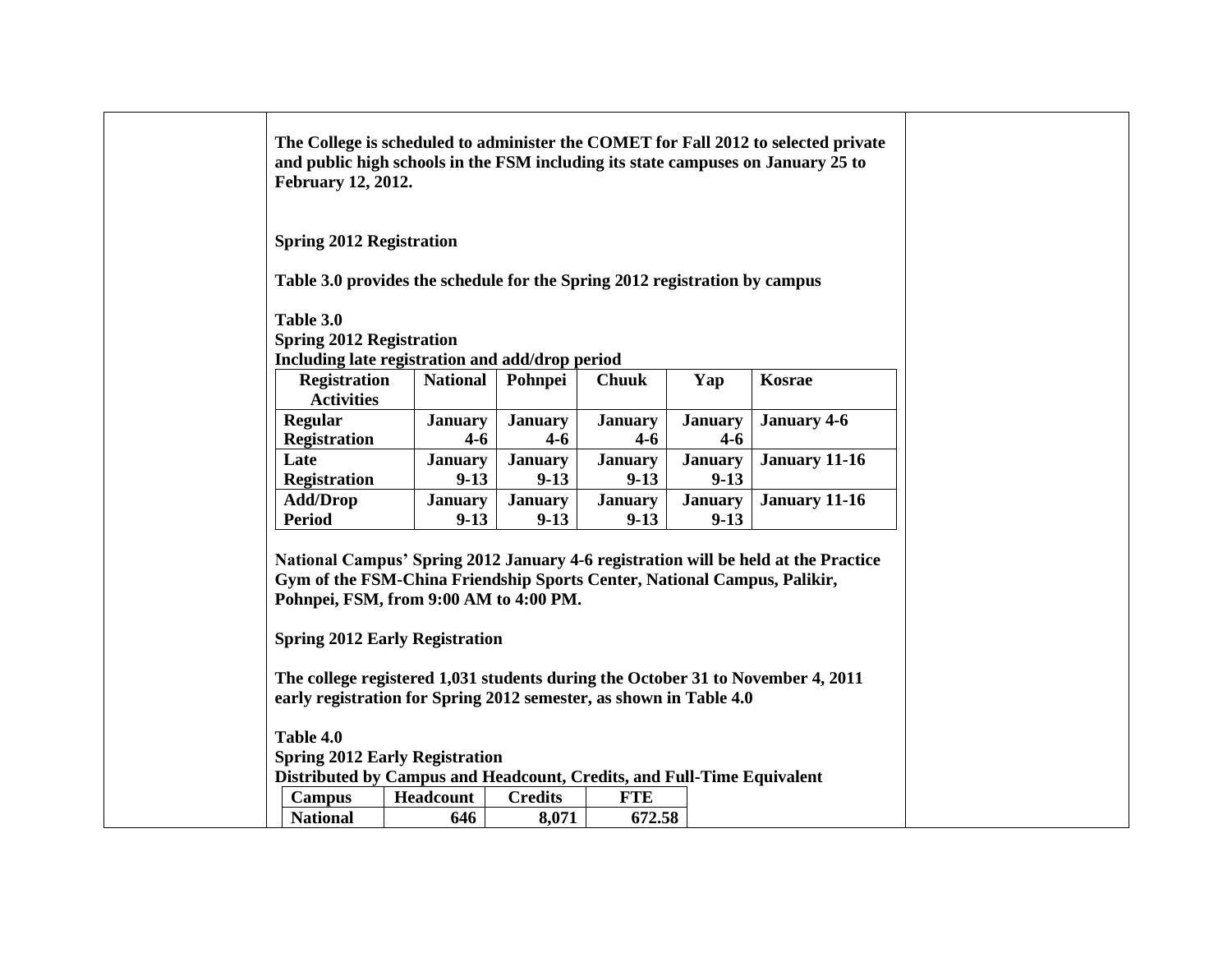| Pohnpei                                                                                                                                                                                                                                    | 280            | 3,406        | 283.83   |                                                                                                                                                                                                                                                                                                                                                                                                                                                                                                                                                                                                                                                                                                                                                                                                                                                                                                                                                                                                                                                                                                                                                                                                                                                                                                                                                                  |  |
|--------------------------------------------------------------------------------------------------------------------------------------------------------------------------------------------------------------------------------------------|----------------|--------------|----------|------------------------------------------------------------------------------------------------------------------------------------------------------------------------------------------------------------------------------------------------------------------------------------------------------------------------------------------------------------------------------------------------------------------------------------------------------------------------------------------------------------------------------------------------------------------------------------------------------------------------------------------------------------------------------------------------------------------------------------------------------------------------------------------------------------------------------------------------------------------------------------------------------------------------------------------------------------------------------------------------------------------------------------------------------------------------------------------------------------------------------------------------------------------------------------------------------------------------------------------------------------------------------------------------------------------------------------------------------------------|--|
| <b>Chuuk</b>                                                                                                                                                                                                                               | 87             | 1,072        | 89.33    |                                                                                                                                                                                                                                                                                                                                                                                                                                                                                                                                                                                                                                                                                                                                                                                                                                                                                                                                                                                                                                                                                                                                                                                                                                                                                                                                                                  |  |
| Kosrae                                                                                                                                                                                                                                     | 8              | 79           | 6.58     |                                                                                                                                                                                                                                                                                                                                                                                                                                                                                                                                                                                                                                                                                                                                                                                                                                                                                                                                                                                                                                                                                                                                                                                                                                                                                                                                                                  |  |
| Yap                                                                                                                                                                                                                                        | 10             | 116          | 9.67     |                                                                                                                                                                                                                                                                                                                                                                                                                                                                                                                                                                                                                                                                                                                                                                                                                                                                                                                                                                                                                                                                                                                                                                                                                                                                                                                                                                  |  |
| <b>Total</b>                                                                                                                                                                                                                               | 1,031          | 12,744       | 1,062.00 |                                                                                                                                                                                                                                                                                                                                                                                                                                                                                                                                                                                                                                                                                                                                                                                                                                                                                                                                                                                                                                                                                                                                                                                                                                                                                                                                                                  |  |
| <b>POHNPEI CAMPUS</b><br>gym.<br>female team for basketball. Participants were 328 students<br>for men.<br>attending this fall.<br>utilize in the gym. There were 169 students taking part in this sport<br>Edwin Sione, and SBA Officers. |                |              |          | Pni Campus Sport and Recreation staff successfully completed their Intramural leagues<br>including volleyball, basketball for men and women this fall 2011. However we have 3<br>teams that will be representing Pni Campus at the National Campus Intramurals games.<br>Volleyball- Two teams including men and women are participating at the national<br>Campus games. Training takes place on Tuesday and Thursday from 12 to 1pm at the<br>Pool Table-There were totally 198 students playing this game for this month.<br>Basketball- There is only men team playing basketball representing Pni Campus. No<br>Softball: Men Team and women are ready to play this Sunday according to the schedule<br><b>Dancing group:</b> WE will do the recruitment again due some of our former dancer are not<br>Coaching: I am still coaching and doing wrestling clinic at the gym every day. Table<br>Tennis clinic started this week until November.30 Students were participating including<br>Staff from sport and recreation. National Coach from U SA will conduct this clinic.<br>Table Tennis- National Campus Sport and Recreation donated 2 table tennis tables to<br>Workshop-Yoneko run her workshop at the activity room for 2 weeks and assisted by<br><b>Meeting:</b> Student Services Staff attended 2 meeting at the national Campus representing |  |
| Pni Campus.                                                                                                                                                                                                                                |                |              |          |                                                                                                                                                                                                                                                                                                                                                                                                                                                                                                                                                                                                                                                                                                                                                                                                                                                                                                                                                                                                                                                                                                                                                                                                                                                                                                                                                                  |  |
| Cash Power: It is 86.5 kilowatts.                                                                                                                                                                                                          |                |              |          |                                                                                                                                                                                                                                                                                                                                                                                                                                                                                                                                                                                                                                                                                                                                                                                                                                                                                                                                                                                                                                                                                                                                                                                                                                                                                                                                                                  |  |
| <b>Gym Log:</b>                                                                                                                                                                                                                            |                |              |          |                                                                                                                                                                                                                                                                                                                                                                                                                                                                                                                                                                                                                                                                                                                                                                                                                                                                                                                                                                                                                                                                                                                                                                                                                                                                                                                                                                  |  |
| <b>Statistic: Month,</b>                                                                                                                                                                                                                   | <b>Females</b> | <b>Males</b> |          | <b>Total Students</b>                                                                                                                                                                                                                                                                                                                                                                                                                                                                                                                                                                                                                                                                                                                                                                                                                                                                                                                                                                                                                                                                                                                                                                                                                                                                                                                                            |  |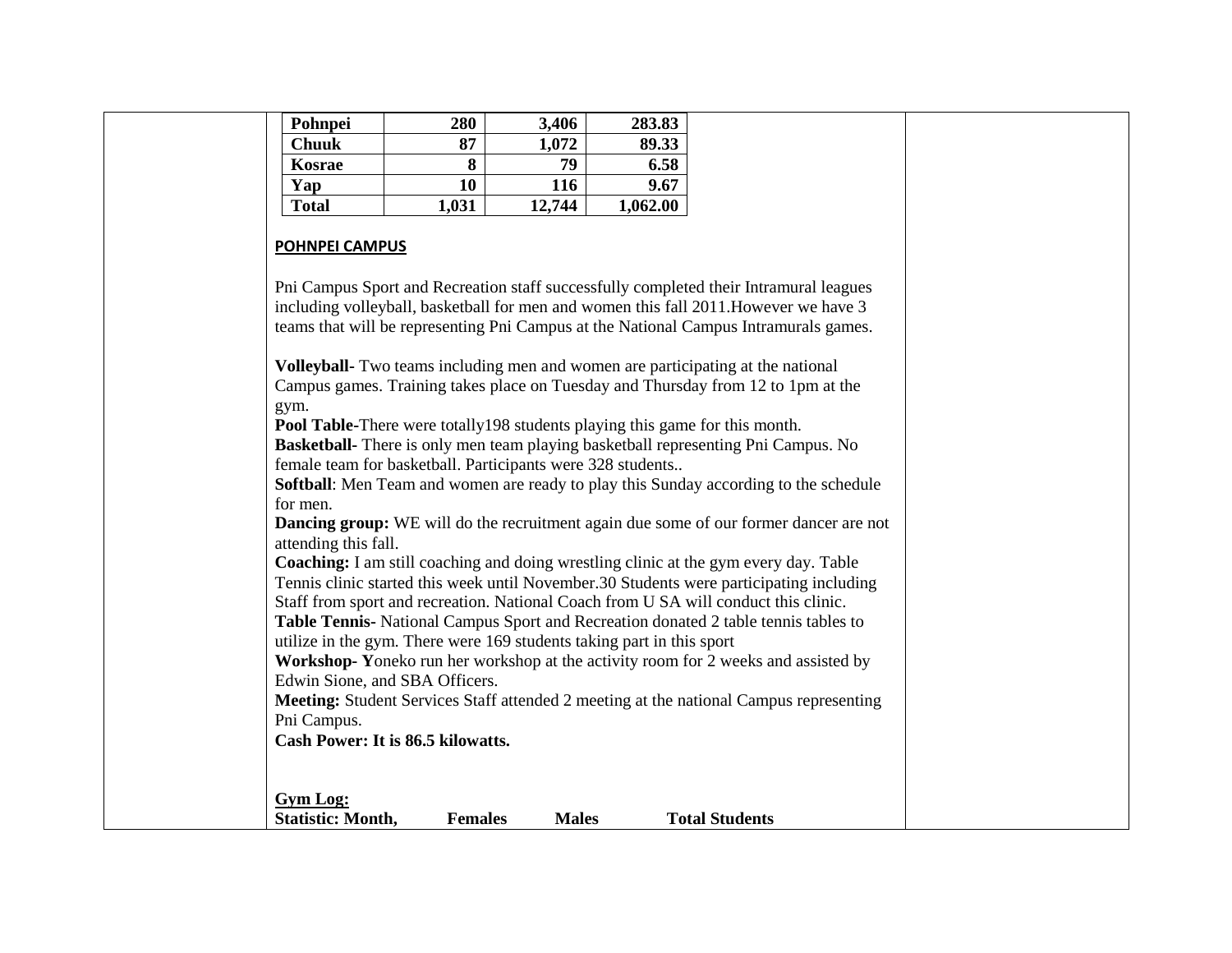| $\mathbf{1}$    | October                                                                                                       | 267            | 340          | 607                                                                                                                                                                                                                                                                                                                                                                                                                                                                                                                                                                                                                                                                                                                                                                                                                                                                                                         |  |
|-----------------|---------------------------------------------------------------------------------------------------------------|----------------|--------------|-------------------------------------------------------------------------------------------------------------------------------------------------------------------------------------------------------------------------------------------------------------------------------------------------------------------------------------------------------------------------------------------------------------------------------------------------------------------------------------------------------------------------------------------------------------------------------------------------------------------------------------------------------------------------------------------------------------------------------------------------------------------------------------------------------------------------------------------------------------------------------------------------------------|--|
|                 |                                                                                                               |                |              | Sport Club team from the Pni Campus participated at the National Intramural Leagues and                                                                                                                                                                                                                                                                                                                                                                                                                                                                                                                                                                                                                                                                                                                                                                                                                     |  |
|                 | The 3 teams lost during the playoff.                                                                          |                |              |                                                                                                                                                                                                                                                                                                                                                                                                                                                                                                                                                                                                                                                                                                                                                                                                                                                                                                             |  |
| the gym         | from 12 to 1pm at the gym.<br>games were cancelled for this semester.<br>local dancing during our Xmas Party. |                |              | Volleyball- Two teams including men and women ar now participating at the Mabo<br>Yamugchi Campaign games in Kolonia. Training takes place on Tuesday and Thursday<br>Pool Table-There were totally 308 students playing this game for this month.<br><b>Basketball-</b> There is only one men team playing basketball representing Pni Campus and<br>lost during the playoff. No female team for basketball. Participants were 338 students at<br>Softball: Men Team and women are ready to play for Pni Campus unfortunately all the<br><b>Dancing group:</b> We have now 2 dancing groups from Nett and Kitti. They will perform<br>Coaching: I am still coaching and doing wrestling clinic at the gym every day. Table<br>Tennis clinic started last week until November.30 Students were participating including<br>Staff from sport and recreation. Pni Table Tennis Coach will conduct this clinic. |  |
|                 |                                                                                                               |                |              | Table Tennis- National Campus Sport and Recreation donated 2 table tennis tables to<br>utilize in the gym. There were 159 students taking part in this sport                                                                                                                                                                                                                                                                                                                                                                                                                                                                                                                                                                                                                                                                                                                                                |  |
|                 | Sione, Xavior and Marlou.                                                                                     |                |              | <b>COMET-</b> Yoneko conducted the Comet Test for Pni Campus and assisted by Edwin                                                                                                                                                                                                                                                                                                                                                                                                                                                                                                                                                                                                                                                                                                                                                                                                                          |  |
| <b>Gym Log:</b> | Cash Power: It is 234.3 kilowatts.                                                                            |                |              | Meeting: 3 Student Services Staff attended the meeting at the national Campus<br>representing Pni Campus.Jeff Arnold also met with SS Staff at the Activity Room.                                                                                                                                                                                                                                                                                                                                                                                                                                                                                                                                                                                                                                                                                                                                           |  |
|                 | <b>Statistic: Month,</b>                                                                                      | <b>Females</b> | <b>Males</b> | <b>Total Students</b>                                                                                                                                                                                                                                                                                                                                                                                                                                                                                                                                                                                                                                                                                                                                                                                                                                                                                       |  |
| $\mathbf{1}$    | <b>November</b>                                                                                               | 70             | 500          | 570                                                                                                                                                                                                                                                                                                                                                                                                                                                                                                                                                                                                                                                                                                                                                                                                                                                                                                         |  |
|                 |                                                                                                               |                |              |                                                                                                                                                                                                                                                                                                                                                                                                                                                                                                                                                                                                                                                                                                                                                                                                                                                                                                             |  |
|                 | <b>NATIONAL CAMPUS</b>                                                                                        |                |              |                                                                                                                                                                                                                                                                                                                                                                                                                                                                                                                                                                                                                                                                                                                                                                                                                                                                                                             |  |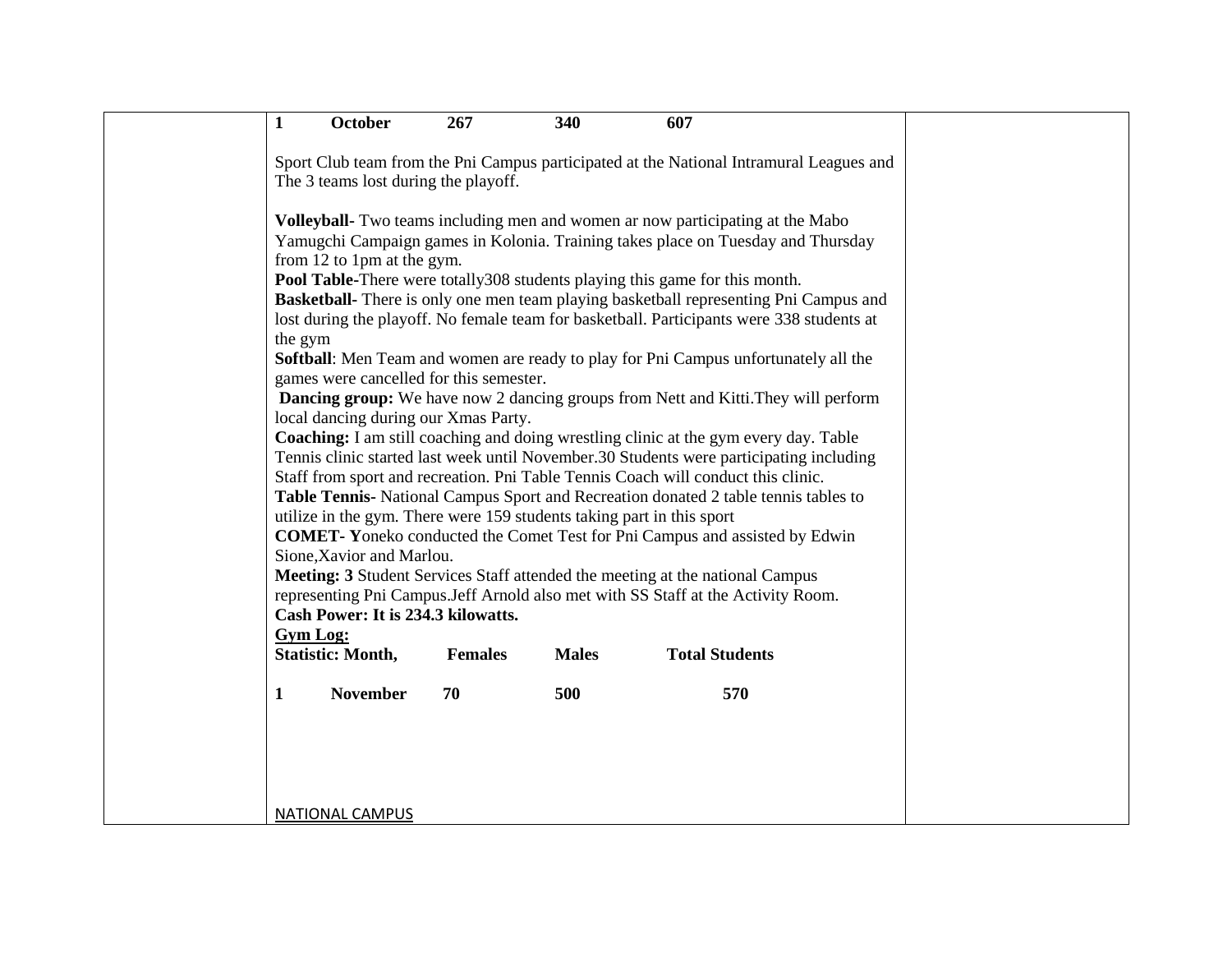| After being occupied by outside people, our 2011 intramural games kicked in the 2 <sup>nd</sup><br>$\bullet$ |
|--------------------------------------------------------------------------------------------------------------|
| week of October. The following sports were played:                                                           |
| Basketball - 12 men's and 5 women's teams - Total games accomplished - 51                                    |
| / 11 games were women and 40 games were for men                                                              |
| Volleyball - 14 men's and 9 women's - Total games accomplished 61 / 21                                       |
| games were women and 40 games were men's                                                                     |
| Softball - 13 men's and 8 women's - Total games accomplished 63 / 20                                         |
| games were women and 43 games were men                                                                       |
| Soccer - 5 men's teams - Total games accomplished - 13                                                       |
| Badminton - 16 teams - 54 games accomplished                                                                 |
| Table Tennis - 6 women singles and 12 men's teams - Total games 62<br>$\overline{a}$                         |
| accomplished with 4 tables                                                                                   |
| Though we experienced some challenges along the way but we managed to expedite<br>$\bullet$                  |
| all the scheduled games, we had to modify some of the game rules to accommodate                              |
| our goals and objectives. As a result these are the teams awarded;                                           |
| <b>Basketball Men</b>                                                                                        |
| 1. Champion - Staff                                                                                          |
| 2. $1^{st}$ Runner up – Young Snipers                                                                        |
| 3. $2^{nd}$ Runner up - Yap A                                                                                |
| <b>Basketball Women</b>                                                                                      |
| 1. Champion - Pohnpei National                                                                               |
| 2. $1^{st}$ Runner up – NuKap                                                                                |
| 3. $2^{nd}$ Runner up - Yap                                                                                  |
| Volleyball Men                                                                                               |
| 1. Champion - Pirates                                                                                        |
| 2. $1^{st}$ Runner up – Young Snipers                                                                        |
| 3. $2^{nd}$ Runner up – Pohnpei Campus                                                                       |
| Volleyball Women                                                                                             |
| 1. Champion - Pohnpei National                                                                               |
| 2. $1^{st}$ Runner up – NuKap                                                                                |
| 3. $2^{nd}$ Runner up - Yap                                                                                  |
| Softball Men                                                                                                 |
| 1. Champion - Fresh Milks                                                                                    |
| 2. $1^{st}$ Runner up – Hakuna                                                                               |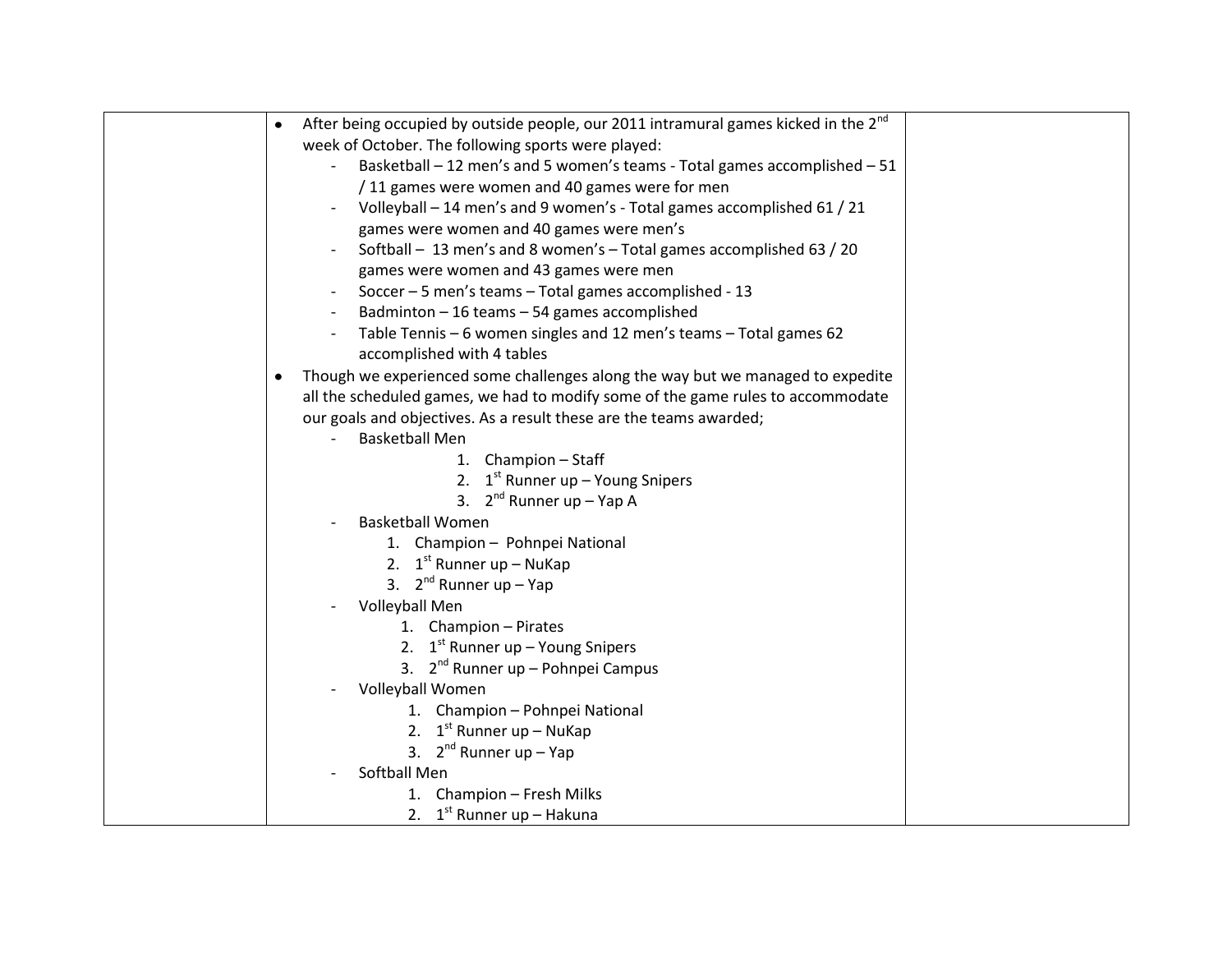| 3. $2^{nd}$ Runner up - Chuuk                                                            |
|------------------------------------------------------------------------------------------|
| Softball Women                                                                           |
| 1. Champion - The Bombs                                                                  |
| 2. $1^{st}$ Runner up - Yap                                                              |
| 3. $2^{nd}$ Runner – NuKap                                                               |
| Soccer Men                                                                               |
| 1. Champion - Staff                                                                      |
| 2. $1^{st}$ Runner up – Pohnpei II                                                       |
| 3. $2^{nd}$ Runner up - Loosers                                                          |
| Badminton                                                                                |
| 1. Champion - PingMok                                                                    |
| 2. $1^{st}$ Runner up - Pohnpei National                                                 |
| 3. Staff                                                                                 |
| <b>Table Tennis Men</b>                                                                  |
| 1. Pohnpei Campus                                                                        |
| 2. $1^{st}$ Runner up – Sapwuafik                                                        |
| 3. 2 <sup>nd</sup> Runner up - Pohnpei National                                          |
| Table Tennis Women Singles                                                               |
| 1. Champion - Yordina Saik                                                               |
| 2. $1^{st}$ Runner up – Etnie Madaky                                                     |
| 3. $2^{nd}$ Runner up – Saiola Charley                                                   |
| Total Participants in our 2011 Intramural games, according to the rosters submitted were |
| 914 / 604 were men and 310 were women.                                                   |
|                                                                                          |
| <b>Logging Statistics:</b>                                                               |
| - Students utilized our daily services doing recreational sports -                       |
| * * Males - 458                                                                          |
| $**$ Females - 147                                                                       |
| <b>Gym Reservation Stats:</b>                                                            |
|                                                                                          |
| Tuna<br>8am                                                                              |
| Joe<br>Commission                                                                        |
| OK   All Courts<br>Oct.<br>Meeting<br>Habuchmai<br>5pm<br>4                              |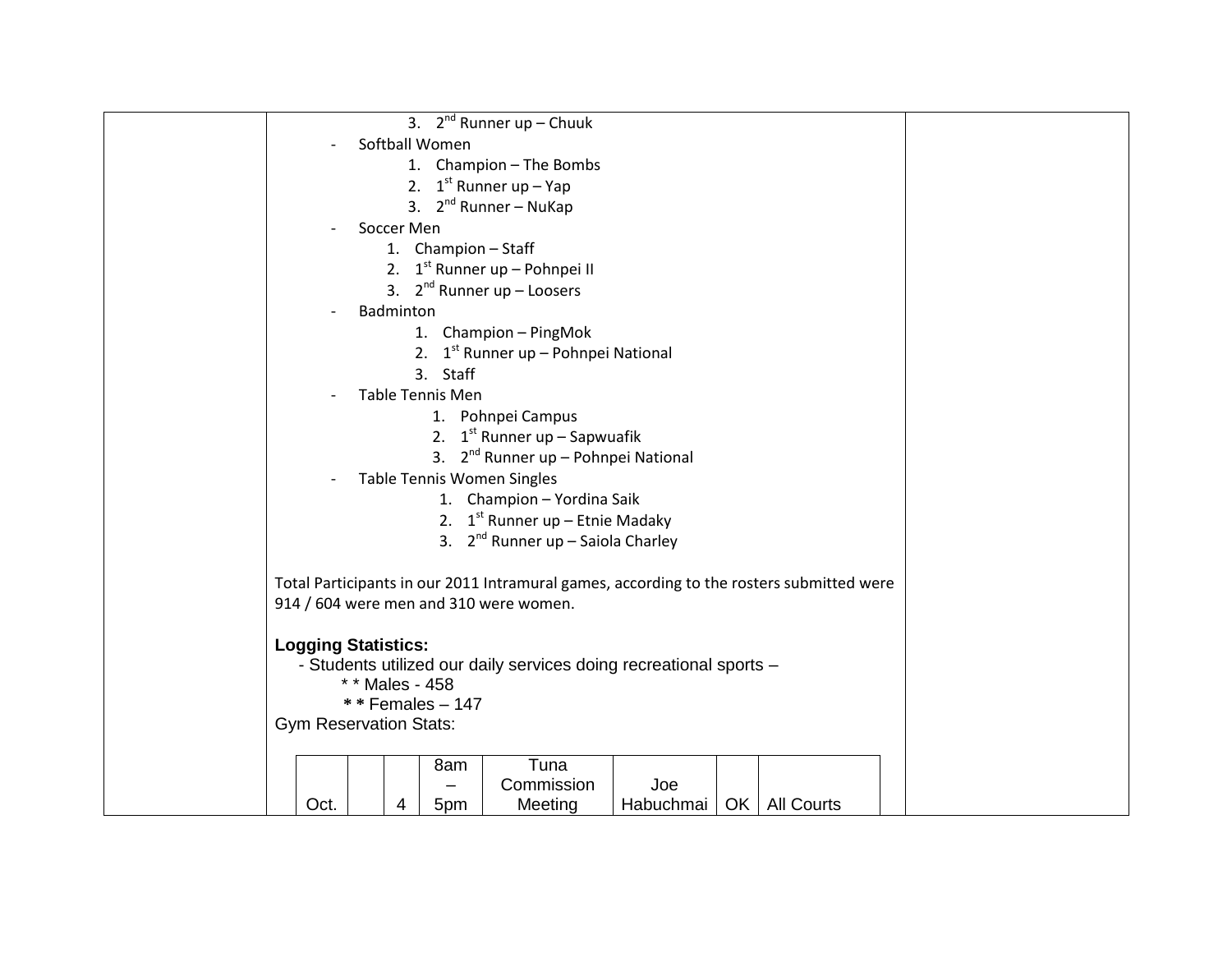|                                                                                                                                          |      |    |                 | 8am                      |                                                      |                              |                 |    |           |                   |  |
|------------------------------------------------------------------------------------------------------------------------------------------|------|----|-----------------|--------------------------|------------------------------------------------------|------------------------------|-----------------|----|-----------|-------------------|--|
|                                                                                                                                          |      |    |                 |                          |                                                      | Delihna                      |                 |    |           |                   |  |
|                                                                                                                                          | Oct  |    | 15 <sub>1</sub> | 8pm                      | PTK Induction                                        |                              | Ehmes           | OK |           | P. Court          |  |
|                                                                                                                                          |      |    |                 | 10am                     |                                                      |                              |                 |    |           |                   |  |
|                                                                                                                                          |      |    |                 |                          | <b>SBA Kick Off</b>                                  |                              | <b>SBA</b>      |    |           |                   |  |
|                                                                                                                                          | Oct  |    | 24              | 9pm                      | Oarty                                                |                              | President       | OK |           | P. Court          |  |
|                                                                                                                                          |      |    |                 | 9am                      | <b>YSO</b>                                           |                              |                 |    |           |                   |  |
|                                                                                                                                          |      |    |                 |                          | Halloween                                            |                              | <b>YSO</b>      |    |           |                   |  |
|                                                                                                                                          | Oct  |    | 29              | 11pm                     | <b>Fund Raising</b>                                  |                              | President       | OK |           | <b>All Courts</b> |  |
|                                                                                                                                          |      |    |                 | 2pm                      |                                                      |                              |                 |    |           |                   |  |
|                                                                                                                                          |      |    |                 |                          |                                                      |                              | Lore            |    |           |                   |  |
|                                                                                                                                          | Nov. |    | 23              | 6pm                      | <b>College Fair</b>                                  |                              | Nenna           | OK |           | P. Court          |  |
|                                                                                                                                          |      |    |                 | 2pm                      |                                                      |                              |                 |    |           |                   |  |
|                                                                                                                                          |      |    |                 |                          | <b>Music Class</b>                                   |                              |                 |    |           |                   |  |
|                                                                                                                                          | Nov. | 29 | 30              | 5pm                      | Rehearsal                                            |                              | Kitty           | OK |           | P. Court          |  |
|                                                                                                                                          |      |    |                 | 5pm                      |                                                      |                              |                 |    |           |                   |  |
|                                                                                                                                          |      |    |                 |                          | <b>Music Class</b>                                   |                              |                 |    |           |                   |  |
|                                                                                                                                          | Dec. |    | $\mathbf 1$     | 7pm                      | Concert                                              |                              | Kitty           | OK |           | P. Court          |  |
|                                                                                                                                          |      |    |                 |                          |                                                      |                              |                 |    |           |                   |  |
|                                                                                                                                          |      |    |                 |                          |                                                      |                              | Meiwen          |    |           |                   |  |
|                                                                                                                                          | Dec. |    | 5               | $6pm -$<br>8pm           |                                                      | DSO Mass /<br>Reconciliation |                 |    | <b>OK</b> | P. Court          |  |
|                                                                                                                                          |      |    |                 | 10am                     | <b>PPOI Christmas</b>                                |                              | Enlet<br>Melson |    |           |                   |  |
|                                                                                                                                          | Dec. |    | 10              | $-7pm$                   | Activity                                             |                              | Darra           |    | ??        | M. Court          |  |
|                                                                                                                                          |      |    |                 |                          | Graduation                                           |                              | Joey            |    |           |                   |  |
|                                                                                                                                          | Dec. |    | 14              | 2 pm                     | Rehearsal                                            |                              | Oducado         |    | 22        | <b>All Courts</b> |  |
|                                                                                                                                          |      |    |                 |                          | Graduation                                           |                              | Joey            |    |           |                   |  |
|                                                                                                                                          | Dec. |    | 15              | 10am                     | Commencement                                         |                              | Oducado         |    | ??        | <b>All Courts</b> |  |
|                                                                                                                                          |      |    |                 |                          |                                                      |                              |                 |    |           |                   |  |
| $\bullet$                                                                                                                                |      |    |                 |                          | ESS Classes are daily every semester different times |                              |                 |    |           |                   |  |
|                                                                                                                                          |      |    |                 | Budget work accomplished |                                                      |                              |                 |    |           |                   |  |
| $\bullet$                                                                                                                                |      |    |                 |                          |                                                      |                              |                 |    |           |                   |  |
| Work plan of sponsoring Pohnpei High Schools Basketball Tournament<br>$\bullet$                                                          |      |    |                 |                          |                                                      |                              |                 |    |           |                   |  |
| accomplished and ready to deliver on December 18, 2011 where as the<br>recruitment team are also invited to promote the College programs |      |    |                 |                          |                                                      |                              |                 |    |           |                   |  |
|                                                                                                                                          |      |    |                 |                          |                                                      |                              |                 |    |           |                   |  |
|                                                                                                                                          |      |    |                 |                          |                                                      |                              |                 |    |           |                   |  |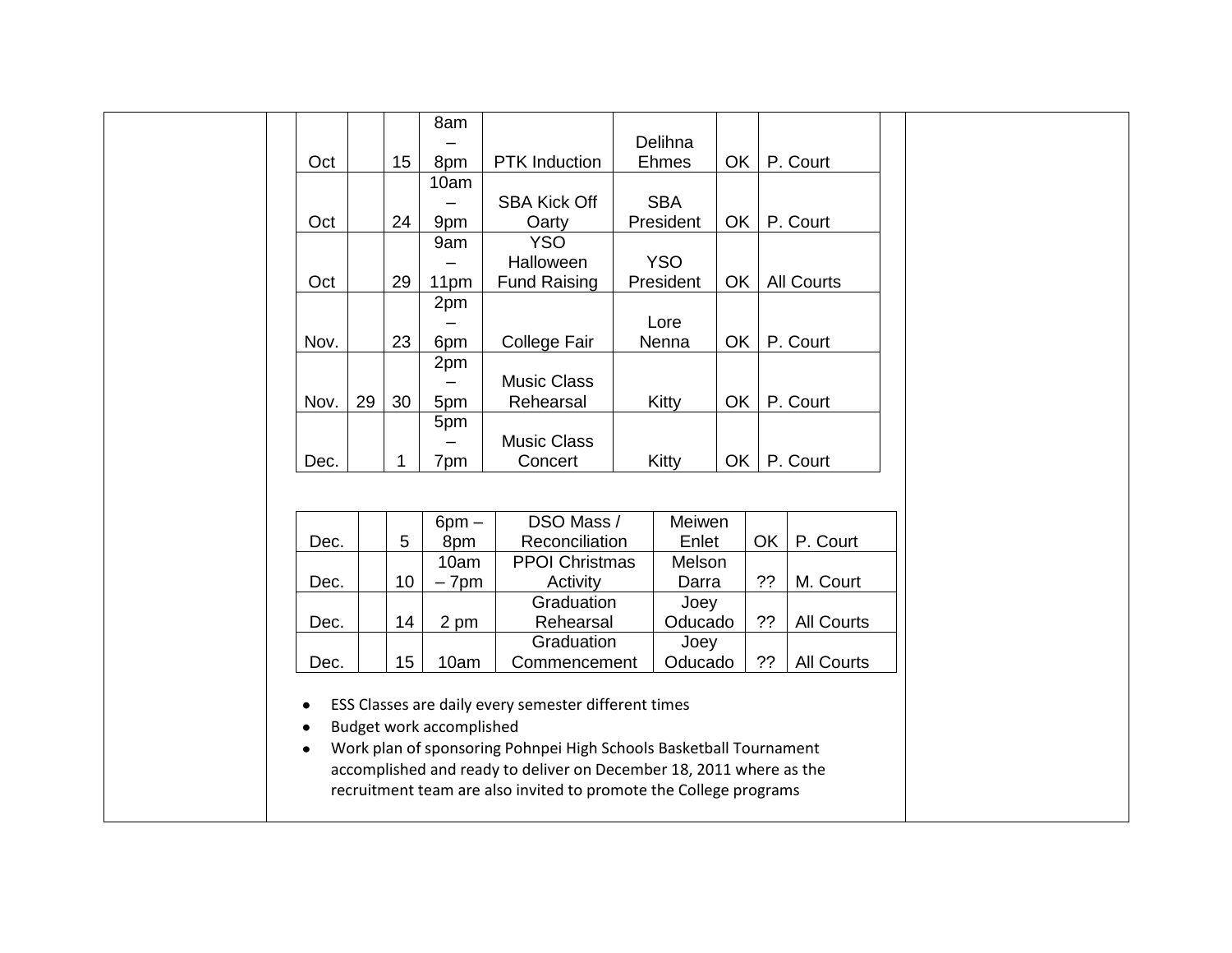|                                                              | <b>Tutorial services September to November</b>      |    |            |                          |                |                  |                          |                  |                  |           |                            |                                             |
|--------------------------------------------------------------|-----------------------------------------------------|----|------------|--------------------------|----------------|------------------|--------------------------|------------------|------------------|-----------|----------------------------|---------------------------------------------|
|                                                              |                                                     | cc | <b>FMI</b> |                          | KC             | PC               | NC                       |                  | <b>YC</b>        |           |                            |                                             |
|                                                              | M                                                   |    |            |                          |                |                  |                          | 49               |                  |           |                            |                                             |
|                                                              | F                                                   |    |            |                          |                |                  |                          | 29               |                  |           |                            |                                             |
|                                                              | $\mathbf T$                                         |    |            |                          |                | 433              |                          | 78               |                  |           |                            |                                             |
|                                                              |                                                     |    |            |                          |                |                  |                          |                  |                  |           |                            |                                             |
|                                                              |                                                     |    |            |                          |                |                  |                          |                  |                  |           |                            |                                             |
|                                                              |                                                     |    |            |                          |                |                  |                          |                  |                  |           |                            |                                             |
|                                                              |                                                     |    |            |                          |                |                  |                          |                  |                  |           |                            |                                             |
| 2D: Develop a student-                                       |                                                     |    |            |                          |                |                  |                          |                  |                  |           |                            | <b>Held Education USA</b><br>$\bullet$      |
| friendly campus                                              | <b>September to November 2011 Counseling Visits</b> |    |            | weekly meetings.         |                |                  |                          |                  |                  |           |                            |                                             |
| environment that<br>encourages and<br>enables students to be |                                                     | CC |            | <b>FMI</b>               | KC             | PC               |                          | NC               | YC               | $\bullet$ | Outreach for the Education |                                             |
|                                                              | Academic                                            |    |            |                          |                | 63               |                          | 85               |                  |           | <b>USA</b>                 |                                             |
| health conscious                                             | Discipline                                          |    |            |                          |                | $\mathbf{0}$     |                          | $\boldsymbol{0}$ |                  |           |                            | advising center scheduled<br>and completed. |
|                                                              | Personal                                            |    |            |                          |                | $\overline{0}$   |                          | $\overline{2}$   |                  |           |                            | Coordinated with other<br>$\bullet$         |
|                                                              | Career                                              |    |            |                          |                | $\mathbf{0}$     |                          | $\boldsymbol{0}$ |                  |           |                            | offices                                     |
|                                                              | Transfer                                            |    |            |                          |                | $\overline{0}$   |                          | 3                |                  |           |                            | for Substance Abuse                         |
|                                                              | Other                                               |    |            |                          |                | 608              |                          | 761              |                  |           |                            | Awareness                                   |
|                                                              |                                                     |    |            |                          |                |                  |                          |                  |                  |           |                            | debate contest.                             |
|                                                              | October - December 2012 # visits to Peer Counseling |    |            |                          |                |                  |                          |                  |                  |           |                            |                                             |
|                                                              |                                                     |    | CC         | <b>FMI</b>               | <b>KC</b>      | ${\rm P}{\bf C}$ |                          | NC               | YC               |           |                            |                                             |
|                                                              | Family Planning                                     |    |            |                          | 3 <sup>7</sup> |                  | $\overline{\phantom{0}}$ | 79               | $\boldsymbol{0}$ |           |                            |                                             |
|                                                              | <b>Financial Aid</b>                                |    |            | $\overline{\phantom{a}}$ | 6              |                  | $\overline{\phantom{0}}$ | $\overline{2}$   | $\boldsymbol{0}$ |           |                            |                                             |
|                                                              | <b>Substance Abuse</b>                              |    |            |                          | $\mathbf{1}$   |                  | $\overline{\phantom{0}}$ | 100              | $\overline{4}$   |           |                            |                                             |
|                                                              | Personal                                            |    |            | $\overline{\phantom{a}}$ | 1              |                  | -                        | $\overline{2}$   | $\overline{7}$   |           |                            |                                             |
|                                                              | Other                                               |    |            | $\overline{\phantom{a}}$ | 5              |                  | -                        | 780              |                  |           |                            |                                             |
|                                                              |                                                     |    |            |                          |                |                  |                          |                  | 79               |           |                            |                                             |

**Strategic Goal 9**: Provide for continuous improvement of programs, services and college environment

| <b>Objectives</b>                                      | <b>Accomplishments</b>                                                                        | <b>Comments/additional detail</b> |
|--------------------------------------------------------|-----------------------------------------------------------------------------------------------|-----------------------------------|
| 9A: Improve institutional<br>assessment and evaluation | <b>FMI:</b> Conduct student survey on a systematic basis; use them in planning<br>improvement |                                   |